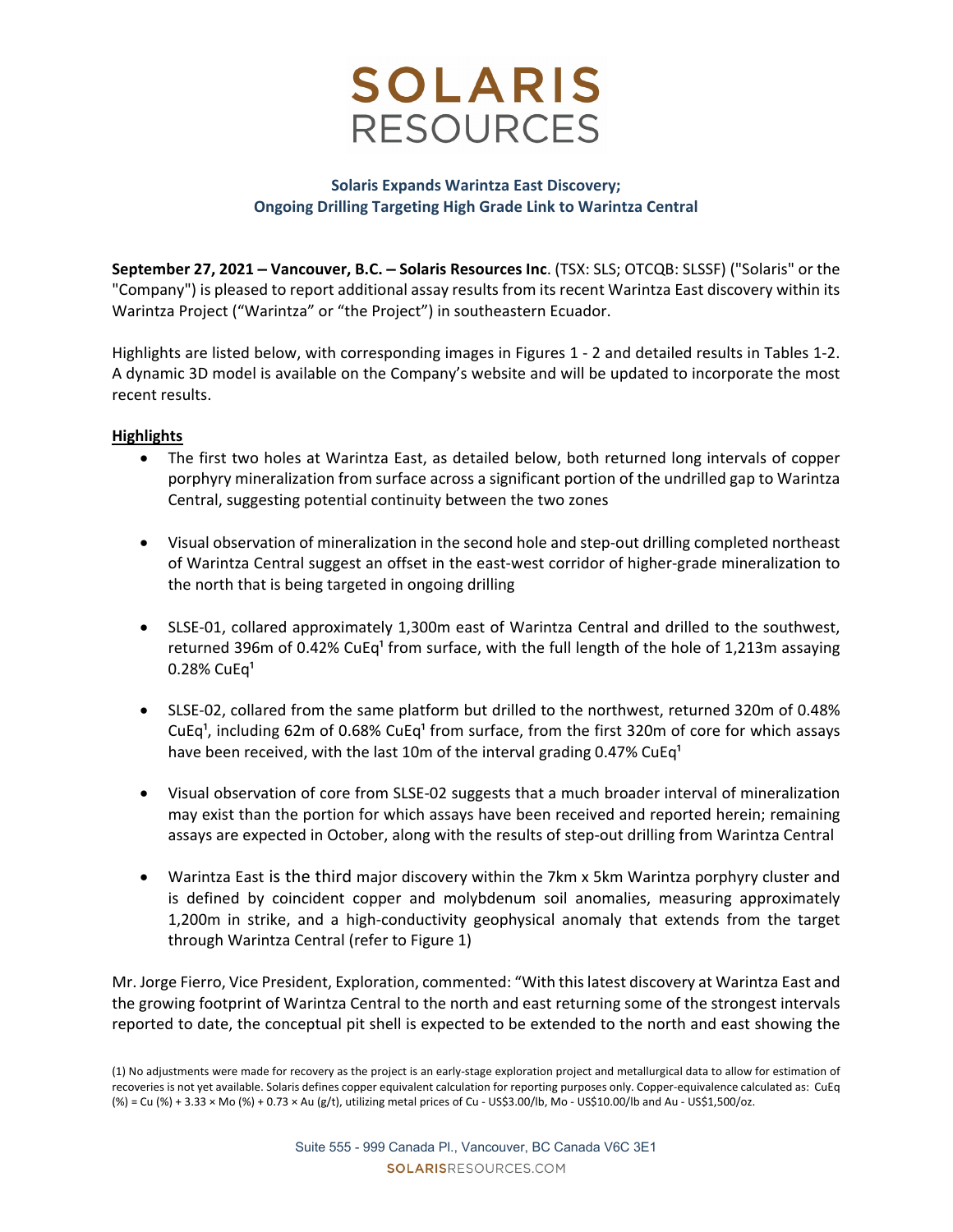potential to ultimately become one multi-kilometre 'superpit' joining the two areas. Future drilling will focus on the open, undrilled area between these two zones."



**Figure 1 – Long Section of 3D Geophysics Looking Northeast**

Note to Figure 1: Figure looks northeast and depicts high‐conductivity geophysical anomaly (defined at 100 ohm-m) generated from 3D inversion of electromagnetic data, encompassing from left to right Warintza West, Central, East and the Yawi target (Warintza South lies off image to south).

(1) No adjustments were made for recovery as the project is an early‐stage exploration project and metallurgical data to allow for estimation of recoveries is not yet available. Solaris defines copper equivalent calculation for reporting purposes only. Copper‐equivalence calculated as: CuEq (%) = Cu (%) + 3.33 × Mo (%) + 0.73 × Au (g/t), utilizing metal prices of Cu ‐ US\$3.00/lb, Mo ‐ US\$10.00/lb and Au ‐ US\$1,500/oz.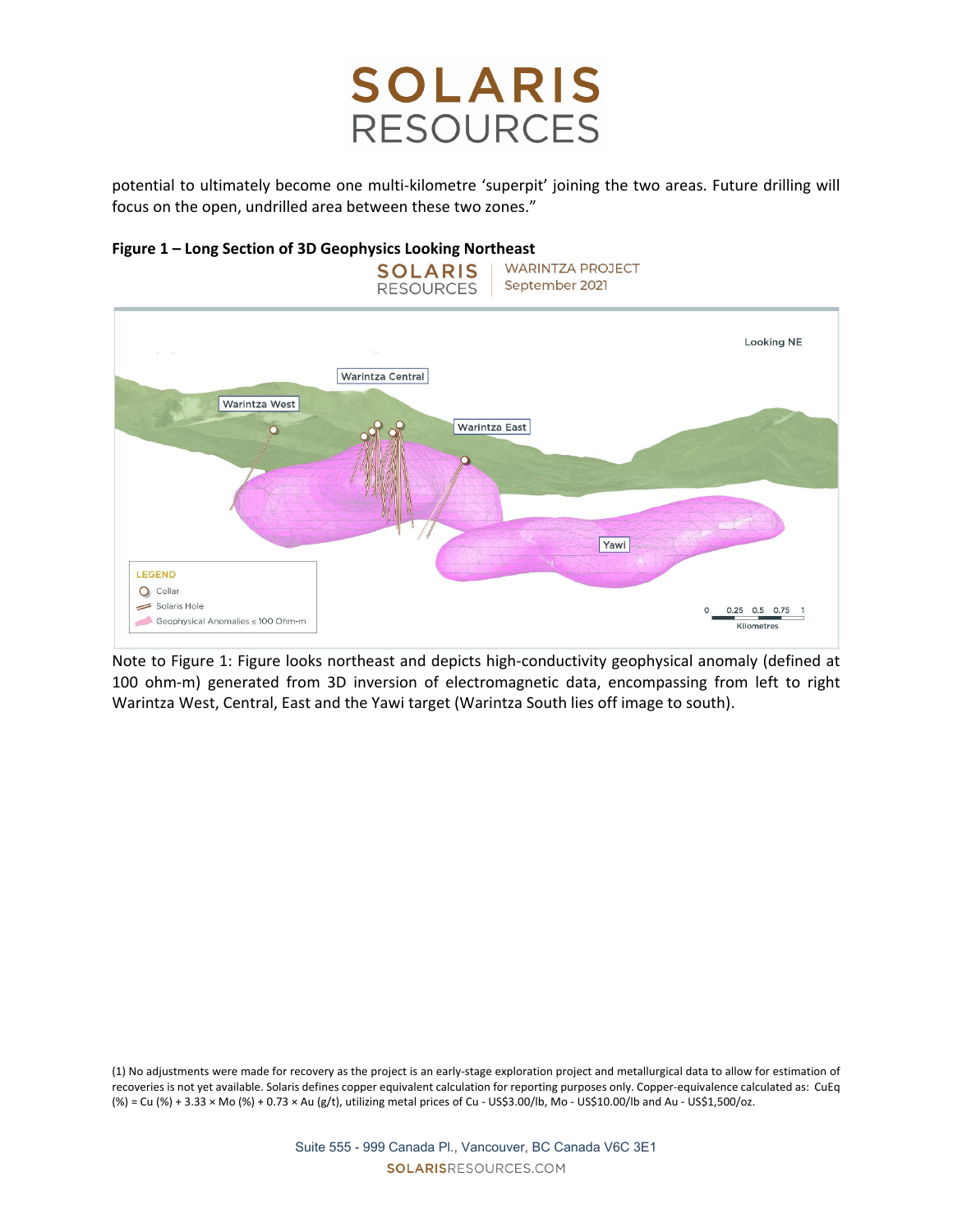## **Figure 2 – Plan View showing Warintza East Drill Hole Traces**



**Table 1 – Warintza East Results** 

| <b>Hole ID</b> | Date Reported         | From (m) | To (m) | Interval (m) | Cu (%) | Mo(%) | Au $(g/t)$ | CuEq <sup>1</sup> (%) |
|----------------|-----------------------|----------|--------|--------------|--------|-------|------------|-----------------------|
| <b>SLSE-02</b> | September 27,<br>2021 | 0        | 320    | 320          | 0.39   | 0.02  | 0.04       | 0.48                  |
| Including      |                       | 0        | 62     | 62           | 0.59   | 0.01  | 0.06       | 0.68                  |
| SLSE-01        |                       | 0        | 1213   | 1213         | 0.21   | 0.01  | 0.03       | 0.28                  |
| Including      |                       | 0        | 396    | 396          | 0.33   | 0.02  | 0.04       | 0.42                  |

Notes to table: True widths cannot be determined at this time.

<sup>(1)</sup> No adjustments were made for recovery as the project is an early‐stage exploration project and metallurgical data to allow for estimation of recoveries is not yet available. Solaris defines copper equivalent calculation for reporting purposes only. Copper‐equivalence calculated as: CuEq (%) = Cu (%) + 3.33 × Mo (%) + 0.73 × Au (g/t), utilizing metal prices of Cu ‐ US\$3.00/lb, Mo ‐ US\$10.00/lb and Au ‐ US\$1,500/oz.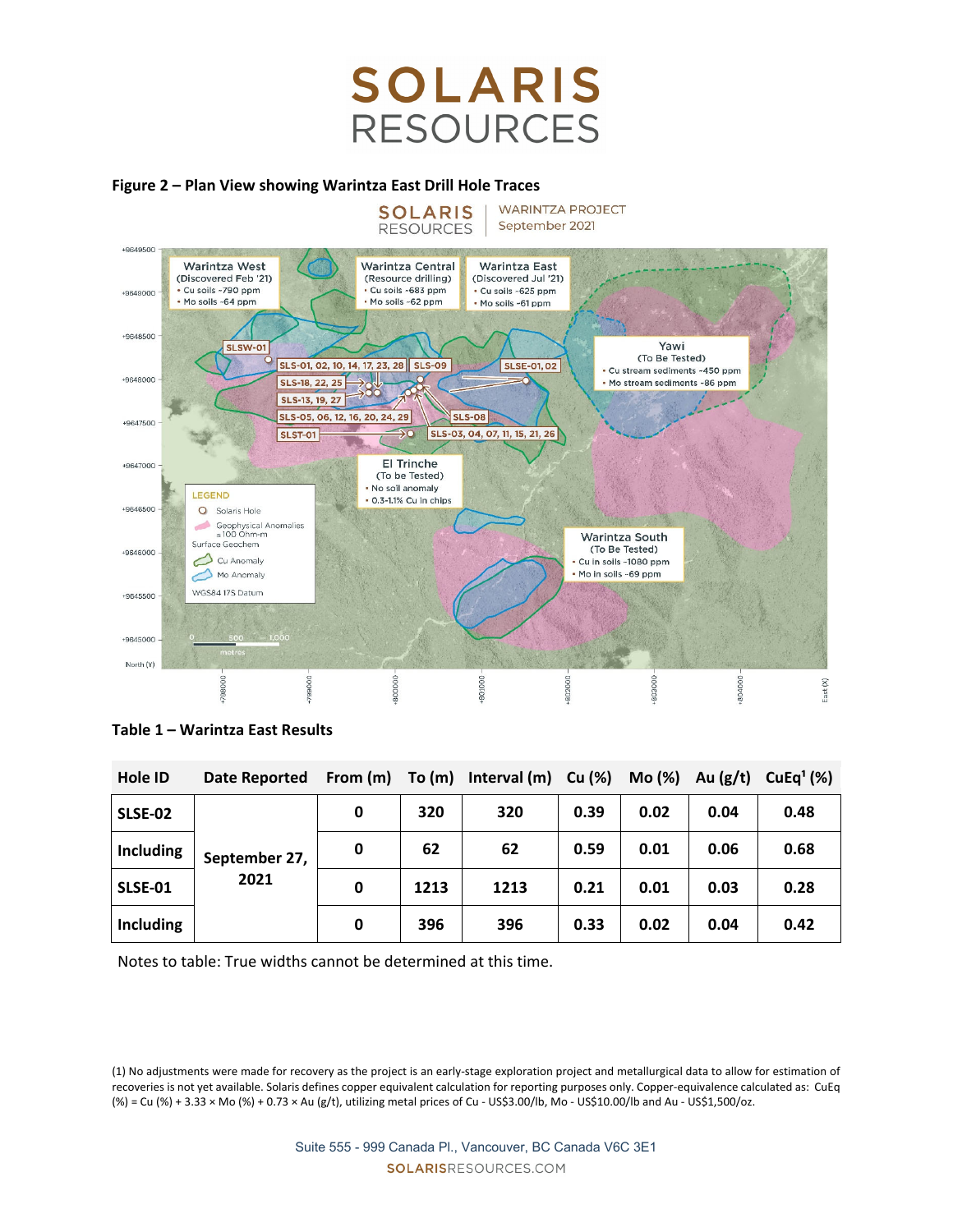#### **Table 2 ‐ Collar Location**

| Hole ID | Easting | <b>Northing</b> | Elevation (m) |      | Depth (m) Azimuth (degrees) | Dip (degrees) |
|---------|---------|-----------------|---------------|------|-----------------------------|---------------|
| SLSE-02 | 801485  | 9648192         | 1170          | 1191 | 275                         | -50           |
| SLSE-01 | 801485  | 9648192         | 1170          | 1213 | 260                         | -45           |

Notes to table: The coordinates are in WGS84 17S Datum.

## **Technical Information and Quality Control & Quality Assurance**

Sample assay results have been independently monitored through a quality control/quality assurance ("QA/QC") program that includes the insertion of blind certified reference materials (standards), blanks and field duplicate samples. Logging and sampling are completed at a secured Company facility located in Quito, Ecuador. Drill core is cut in half on site and samples are securely transported to ALS Labs in Quito. Sample pulps are sent to ALS Labs in Lima, Peru and Vancouver, Canada for analysis. Total copper and molybdenum contents are determined by four‐acid digestion with AAS finish. Gold is determined by fire assay of a 30‐gram charge. ALS Labs is independent from Solaris. In addition, selected pulp check samples are sent to Bureau Veritas lab in Lima, Peru. Solaris is not aware of any drilling, sampling, recovery or other factors that could materially affect the accuracy or reliability of the data referred to herein. ZTEM data quality was validated by a qualified external professional using data validation procedures under high industry standards. Analytical data for the surface samples collected are from recent interpretations derived from ZTEM data and from previous operators as detailed in the technical report entitled, "Resource Estimate of the Warintza Central Cu‐Mo Porphyry Deposit" prepared by Equity Exploration Consultants Inc. with an effective date of December 13, 2019, and available on the Company's SEDAR profile and website. The drillhole data has been verified by Donald Taylor using data validation and quality assurance procedures under high industry standards.

## **Qualified Person**

The scientific and technical content of this press release has been reviewed and approved by Donald Taylor, MSc., PG, Director of Solaris who is a "Qualified Person" as defined in National Instrument 43‐101 *Standards of Disclosure for Mineral Projects*. Donald Taylor is a Registered Professional Geologist through the SME (registered member #4029597).

## **On behalf of the Board of Solaris Resources Inc.**

"Daniel Earle" President & CEO, Director

## **For Further Information**

Jacqueline Wagenaar, VP Investor Relations Direct: 416‐366‐5678 Ext. 203 Email: jwagenaar@solarisresources.com